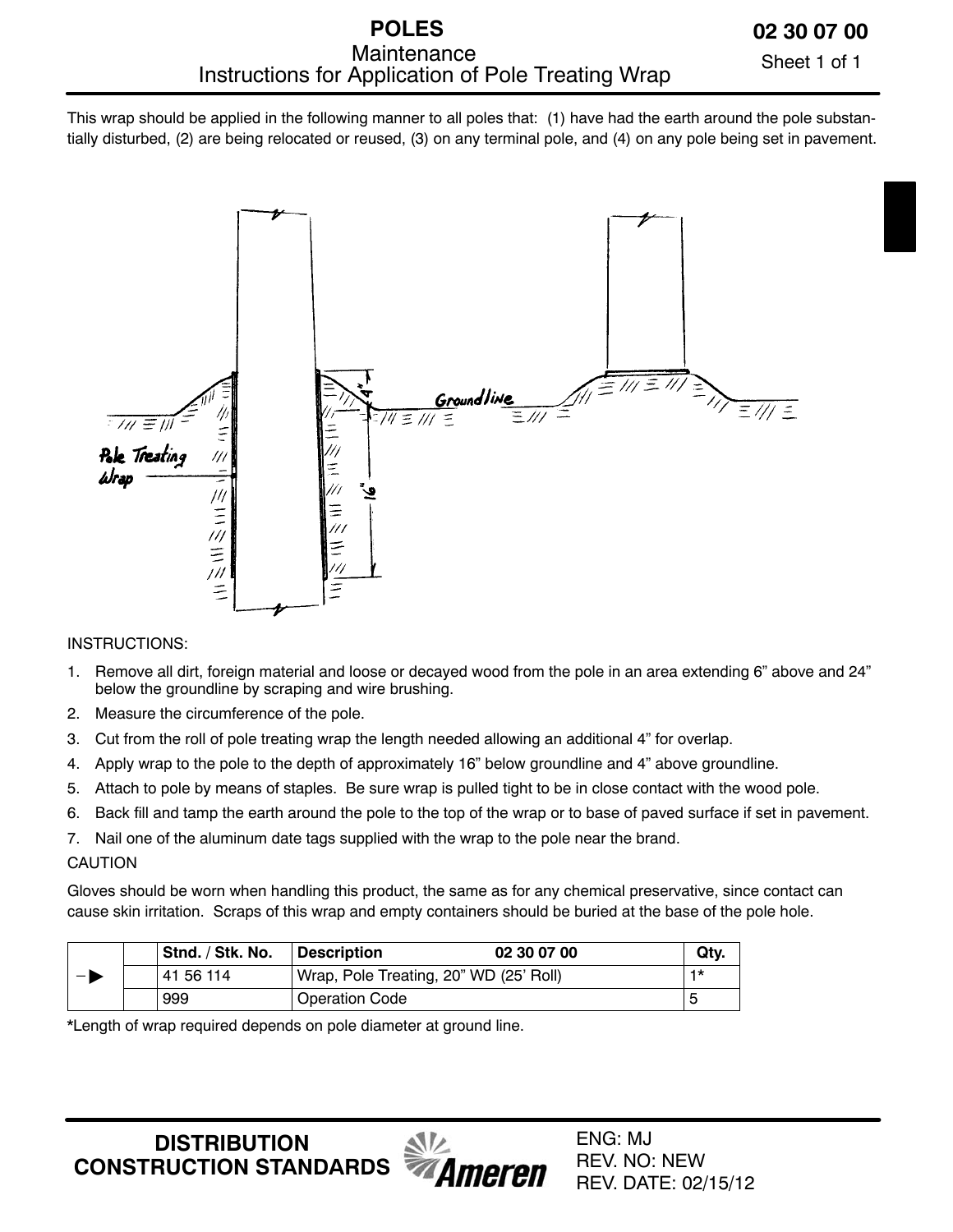## **1. GENERAL**

Woodpeckers can cause significant damage to wood utility poles. The damage ranges from cosmetic, such as sounding and food cache holes, to serious, such as nesting holes. Left unrepaired these nesting holes can cause an early end to the pole life through wood decay.

## 1.1 Hole Size

When evaluating a pole as a candidate for repair it is important to note the size and extent of the woodpecker hole. Small (golfball size) and medium (baseball size) holes have the least effect on pole strength. Large (softball size) holes indicate a nesting cavity which is the major cause of pole strength degradation due to woodpeckers.

## 1.2 Shell Thickness

Once a pole has been identified as a repair candidate a closer inspection is required. Nesting cavities can go as much as 24" down the inside of the pole from the entrance hole. In addition, the outer shell of the pole can be thinned out, compromising the strength at that location. Repair candidates must have at least 3" of outer shell in order to be repaired. Any pole with less than 3" shell thickness should be replaced. A check of the shell thickness may require drilling a 7/16" hole in the side of the pole in the cavity area and using a shell thickness gauge (Stock No. 85−20−051).

# **2. INSPECTION**

## 2.1 Emergency Reject Poles

Emergency reject pole is identified as pole with excessive woodpecker damage that will cause imminent failure.

## 2.2 P1 Reject Pole

P1 reject pole is identified as pole with any size woodpecker hole that goes through the entire diameter of the pole and where light is visible from the opposite side.

P1 reject pole is also identified as any pole with 2 large woodpecker holes within a 1' band on any section of the pole.



## 2.3 P2 Reject Pole

P2 reject pole is identified as any pole that has woodpecker damage that is affecting the pole or hardware at any attachment point.

- Single pole structure: A pole with woodpecker damage located at its loading point will reject it as a P2. The loading point is generally located at 1/3 of the total pole height from the ground. (example: a 40' pole's loading point will approximately 13.3' from the ground)
- Two pole structure: Any woodpecker damage located at the bottom cross brace connections to either pole will qualify the pole as a P2 reject.

**DISTRIBUTION CONSTRUCTION STANDARDS**  ENG: MJ REV. NEW REV. DATE: 02/15/12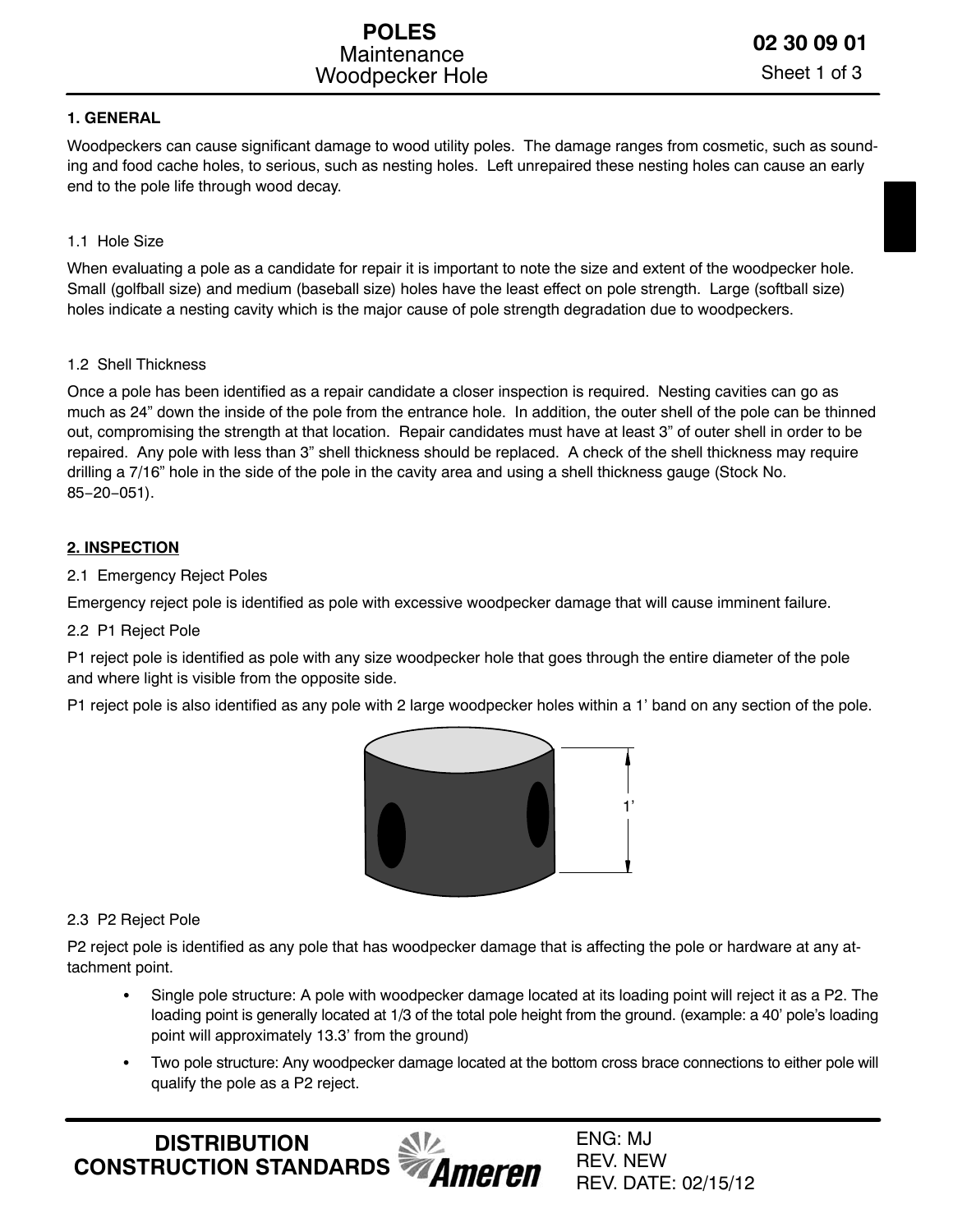#### **3. REPAIR PROCEDURES**

The materials and guidelines for repair of woodpecker damage on poles are shown below.



## NOTES:

- 1. Remove debris and water from cavity.
- 2. Two sides and bottom of hole to be caulked to provide seal with heat resistant sheet.
- 3. Wrap heat resistant sheet around pole to sufficiently cover hole.
- 4. See manufacturer's instructions for filling.
- 4. See manufacturer's instructions for filling.<br>5. Depth of holes to be ∼2–1/2 times the radius of the pole. Locate holes 90° apart on pole face.
- 6. Pressurized aerosol can insulation is not an acceptable filler.

|                      |   | Stnd. / Stk. No. | <b>Description</b>             | 02 00 09 01                    | Qty.      |  |  |  |  |  |
|----------------------|---|------------------|--------------------------------|--------------------------------|-----------|--|--|--|--|--|
| $^{\textregistered}$ | А | 31 53 091        |                                | Compound, Woodpecker Hole Rep. |           |  |  |  |  |  |
|                      | B | 24 57 116        | Sheet, Heat Resistant          |                                |           |  |  |  |  |  |
|                      |   | 3052110          | Caulk, Latex, 110 oz. Tube     |                                | As Req'd. |  |  |  |  |  |
|                      | D | 30 60 144        | Fumigant, Boron Rod, w/Plug    |                                | 4         |  |  |  |  |  |
|                      |   | OP905            | Repair Pole, Woodpecker Damage |                                |           |  |  |  |  |  |

**DISTRIBUTION**  $\sqrt{V}$ **CONSTRUCTION STANDARDS**<br>**CONSTRUCTION STANDARDS**  ENG: MJ REV. NEW REV. DATE: 02/15/12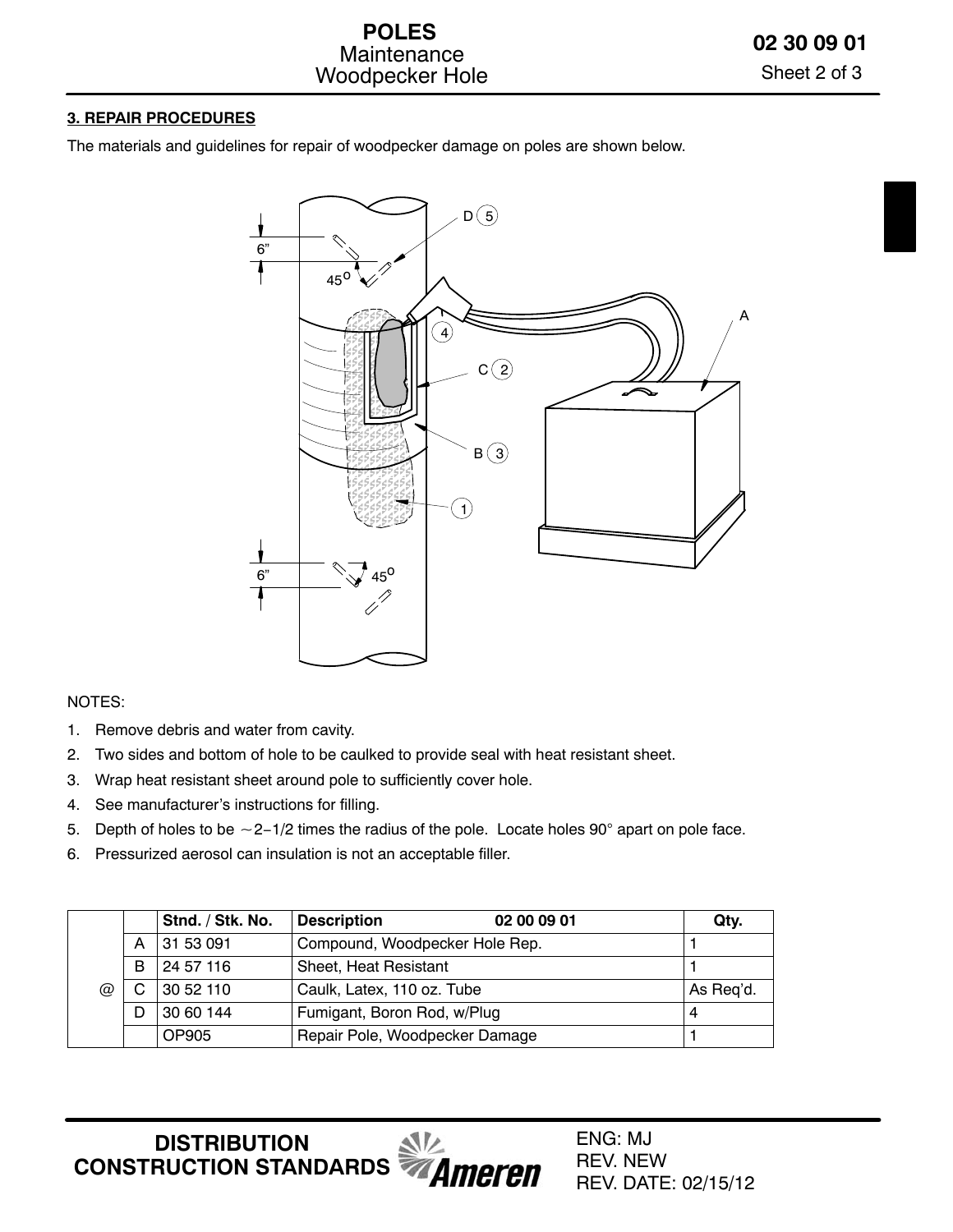# **4. REPLACEMENT/INSTALLATION**

Ameren practice has been to replace existing rejected pole with wood poles adding repeated cost for a temporary fix. Standards recommends all divisions use composite poles for woodpecker pole replacement. Standards also recommends the use of composite pole for all areas plagued with wood pecker problems.

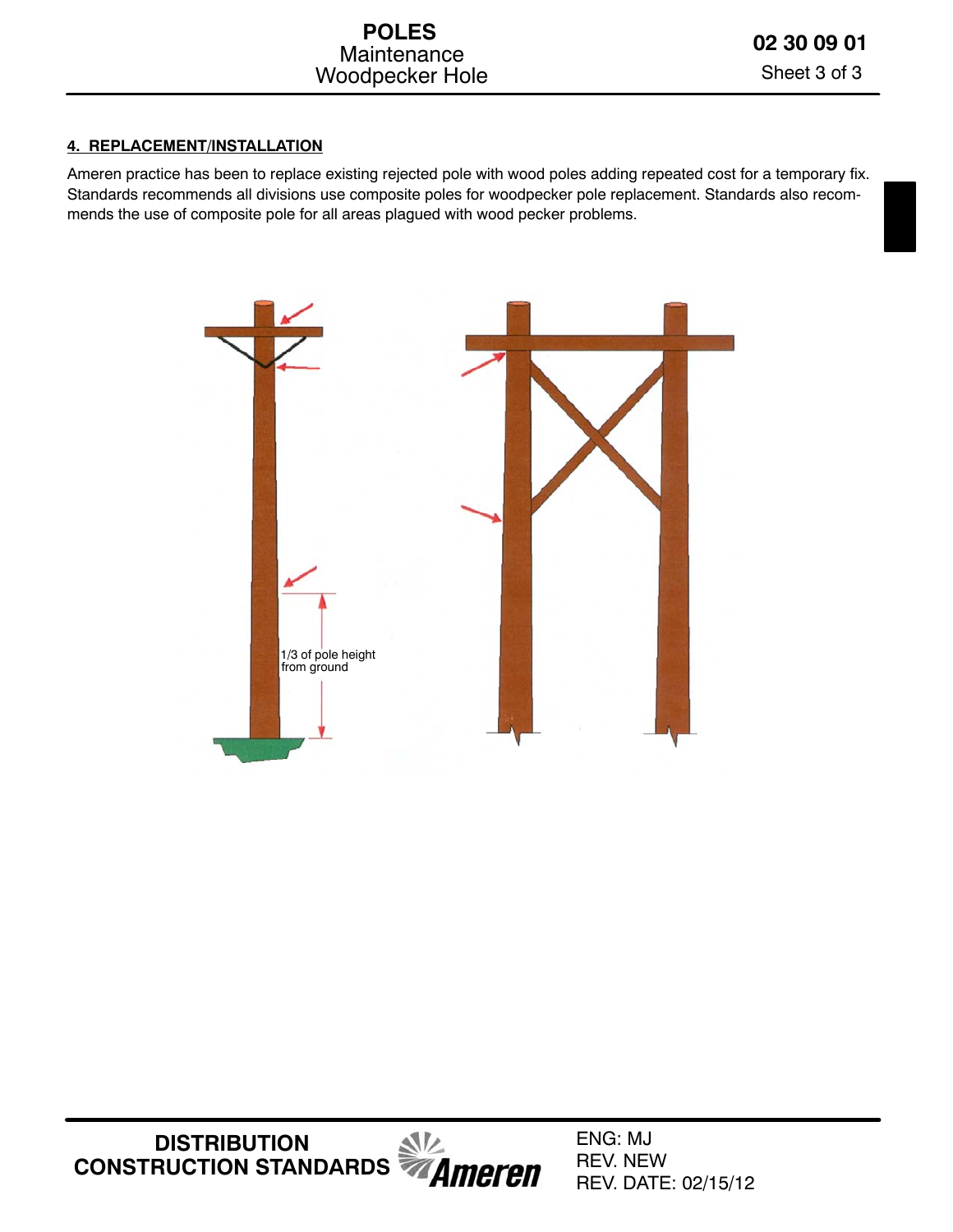**POLES** 2 30 12 01 Maintenance<br>
Sheet 1 of 8 Field Inspection and Testing of Wood Poles

#### 1. General

This instruction covers methods to be used in inspecting and testing standing poles. The purpose of this inspection and test is to determine whether a pole is essentially sound and has adequate strength for the existing circuits or contemplated additions; or if it is decayed or damaged to the extent that it should be replaced. The inspection and test shall be accomplished by visual examination, sounding and boring of the pole above ground and a detailed ground line examination.

#### 2. Poles Subject To Inspection

All poles encountered during the course of normal estimating activities on which any new or additional equipment is to be installed shall be inspected and tested, regardless of the age of the pole.

#### 3. Pole Strength

Rot or decay, insect damage and mechanical damage are the major factors that reduce pole strength and necessitate pole replacement.

#### a. Rot Or Decay

Rot or decay is a breakdown of the wood fibers caused by fungi. As a result of rot, wood loses its structure, weight and strength. Rot normally occurs to the greatest extent at or about six (6) inches below the ground line and may attack the pole either internally or externally. Internal rot is termed "Heart−Rot" and external rot is called "Shell−Rot".

Decay in pressure treated Southern Pine or Douglas Fir poles will normally originate in the internal wood. Consequently, when inspecting these poles more emphasis should be placed on the detection of interior decay.

Decay in butt treated, Cedar poles will usually occur first in the section at or near the ground line. This decay will be found in season checks and in the untreated wood just beneath the treated layer.

#### b. Insect Damage

Insect damage is the result of an attack of termites or other wood consuming insects. These insects may honey comb the wood to the extent that practically all the strength of the pole is lost. Although this type of damage occurs less frequently than rotting, the effects are equally as serious. All poles, regardless of species, are subject to insect damage.

#### c. Mechanical Damage

Mechanical damage most frequently results when a pole is struck by an auto or other peice of equipment capable of producing severe impact. Also included is damage from fire or other mechanical contact which results in a reduction of the cross−section of the pole.

#### 4. Inspecting and Testing Procedure

Inspection and testing shall be performed as outlined in the following paragraphs. A sketch showing various defects found in poles and illustrating the testing procedure is included in Appendix I, Appendix II, and Appendix III.

## 4.1 Above Ground Line Inspection

All poles subject to inspection and test shall undergo an above ground line inspection.

## a. Visual Inspection

The pole shall be visually examined and the species, length, class, date of manufacture, and original treatment noted. All sides of the pole shall be inspected for evidence of injuries, splits, cracks, loose wood, rot and insect damage. Any of these defects may be cause for rejection depending on the extent

**DISTRIBUTION CONSTRUCTION STANDARDS**

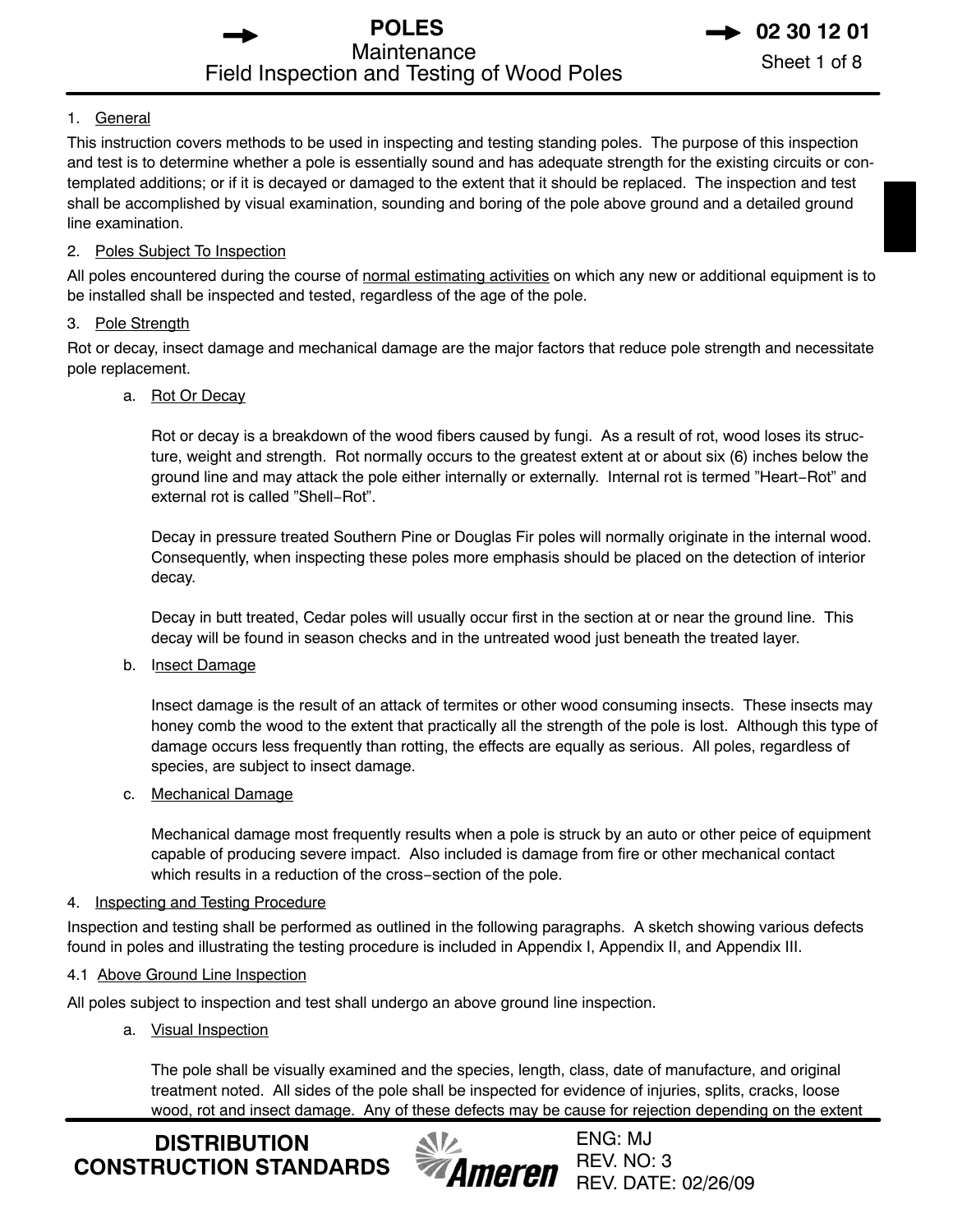of the damage.

Care must be taken in evaluating evidence obtained through visual inspection. For example, checks should not be confused with mechanical injury. All poles are subject to season checking which is a separation of the wood parallel to the fibrous structure or grain. Checks will open and close depending on the moisture content of the wood which varies with dry or rainy seasons. Checks do not materially affect the strength of a pole and usually are not cause for replacement.

Mechanical damage may or may not be cause for replacement depending on the extent of the injury. Some abrasion can be tolerated. However, if the injury has resulted in cracks (cross breaks) or splits, the pole should be replaced.

b. Sounding

The pole shall be tested for interior decay and hollow sections by striking the pole with a hammer. The pole should be sounded around its circumference, from the ground line to a point as high as can be conveniently reached from the ground.

Variations in sounds of the hammer blows will indicate hollow or decayed sections. A good pole has a solid ring, whereas one containing decay may give a hollow sound or a dull thud. However, accurate interpretation of the sound requires considerable experience and results may be misleading to the novice. For example, sounding adjacent to a check may sound like a hollow section. Loose wood, shakes, high moisture content, wood density, etc., will also produce variations in sound. When sounding a badly weathered pole it is necessary to strike several times at the same spot to compress the decayed shell so that a solid hammer blow can be struck.

c. Boring

Borings shall be made at each point on a pole where the visual inspection or sounding indicates probable interior decay. The borings should be directed toward the center of the pole and should be perpendicular to the axis of the pole.

All borings should be made with a 7/16 inch diameter bit (Stock #85−04−159) driven by a 10" hand brace (Stock #85−02−035). Careful examination of the chips will indicate the presence of decay. Any reduced resistance of the bit may indicate hollow sections. Probing in the bored holes with a tool such as a screw driver will also aid in the detection of interior rot.

All holes bored in a pole shall be plugged with 1/2 inch diameter penta impregnated plugs (Stock #41−56−105). The bored hole shall be filled with as many plugs as needed to completely fill the hole and the last one shall be cut off even with the surface of the pole.

## 4.2 Ground Line Inspection

Any poles suspected of having decay on the basis of the above ground examination or for other reasons, shall also undergo a ground line inspection. Since rot or decay most frequently occurs first at or about six (6) inches below the ground line this is the area where inspection is most important.

a. Shell Rot

The pole shall be excavated to a depth of about twelve (12) inches at any suspicious point such as a wide check or, if none, at any convenient portion of its circumference. One spade full of earth will normally suffice. If shell rot is apparent, the excavation shall be continued around the entire circumference of the pole to determine the extent of the decay. If no decay is apparent, a flat−head screw driver shall be thrust gently into the pole so as not to pierce deeply into the wood. (If the wood is sound, a deep incision would expose internal wood beneath the thin, outer, protecting layer of treated wood.) However, if decay is sus-

**DISTRIBUTION CONSTRUCTION STANDARDS**

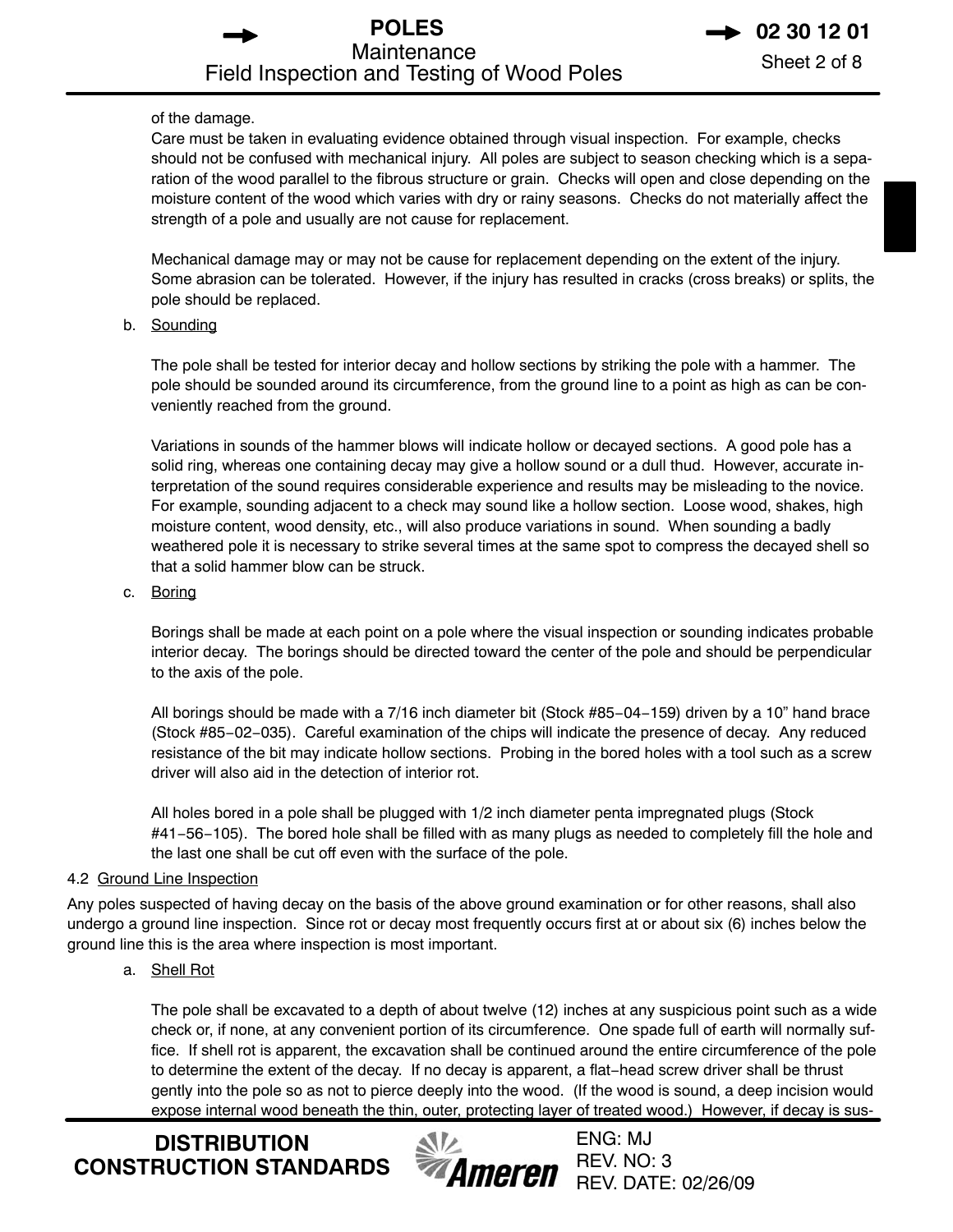# **POLES 12 01**<br>Maintenance Shoot 3 of 8 Maintenance<br>
Sheet 3 of 8 Field Inspection and Testing of Wood Poles

pected, more vigorous probing may be necessary to determine the extent of the decay. If decay is discovered, all loose and rotted wood shall be scraped away and the circumference of the remaining sound wood measured. If the extent of decay exceeds the limits set forth in Appendix II and Appendix III of this standard, the pole shall be rejected.

#### b. Heart Rot

If after excavating and probing the pole still appears to be sound, borings shall be made as follows:

One (1) boring shall be made at about six (6) inches below the ground line of the pole. The boring should be directed downard an about a 45° angle toward the center of the pole. If any evidence of interior rot is found, two additional borings shall be made at points equally spaced around the circumference of the pole. The thickness of the shell shall be carefully measured at each of the three borings. A shell thickness gauge (Stock #85−20−051) is available for making these measurements. Only the minimum thickness need be noted and this shall be used as the basis for acceptance in accordance with limits set forth in Appendix II of this standard.

All bored holes shall be filled with as many penta impregnated plugs as necessary to completely fill the hole and the excavation shall be backfilled and tamped.

c. Poles Set In Paved Areas

Where poles are set in paved areas and excavation is impractical they shall be visually examined at the ground line for evidence of shell rot. Also, inspection for heart rot shall be made as outlined in Paragraph b above except that the borings shall be started as close to the ground line as possible.

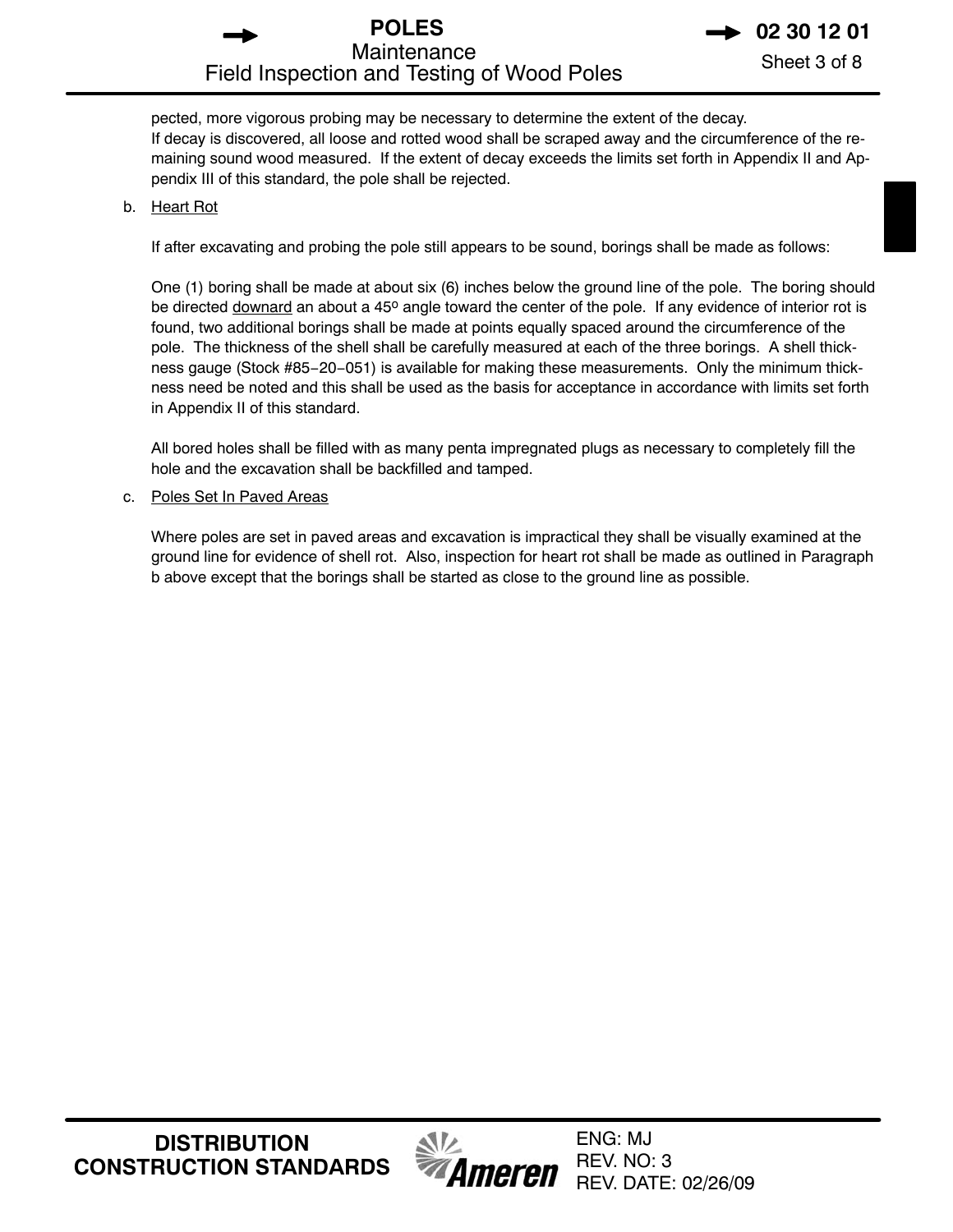#### 5. Marking





The B pole tag has a white arrow on a red background. It is intended as a warning that the pole has some defective or dangerous area but is not considered dangerous or hazardous to the point that replacement is necessary.

Woodpecker damage, pitch pockets unusually large knots are examples where this tag would be appropriate.

The C pole tag is similar to the B pole tag except that an X inscribed in a circle is imposed on the shaft of the arrow. This tag is intended for marking dangerous/hazardous poles which require replacement.

It serves as a warning that the pole is dangerous/ hazardous and shall not be climbed before being temporarily supported.

Poles with severe decay (usually at ground line) would be the most common use for this tag.

The D tag is similar to the C tag except it is black on yellow background. This tag is intended for marking poles that are found to have defects that reduce the strength of the pole. The pole has been identified as a candidate for reinforcing.

It serves as a warning to be sure to inspect the pole and use discretion before climbing.

#### PLACEMENT OF TAGS

Place one tag on the road side of the pole approximately 6 ft. above ground line. Place another tag at the same height on field side of pole.

If the pole is defective below the tags, place the tags so that the arrow points downward. If the pole is defective above the tags, place the tags so that the arrow points upward. If the pole is defective below and above the tags, place a double set of pole tags, one pointing up, the other set pointing down.

Attach the tags with galvanized roofing nails.

**DISTRIBUTION CONSTRUCTION STANDARDS**

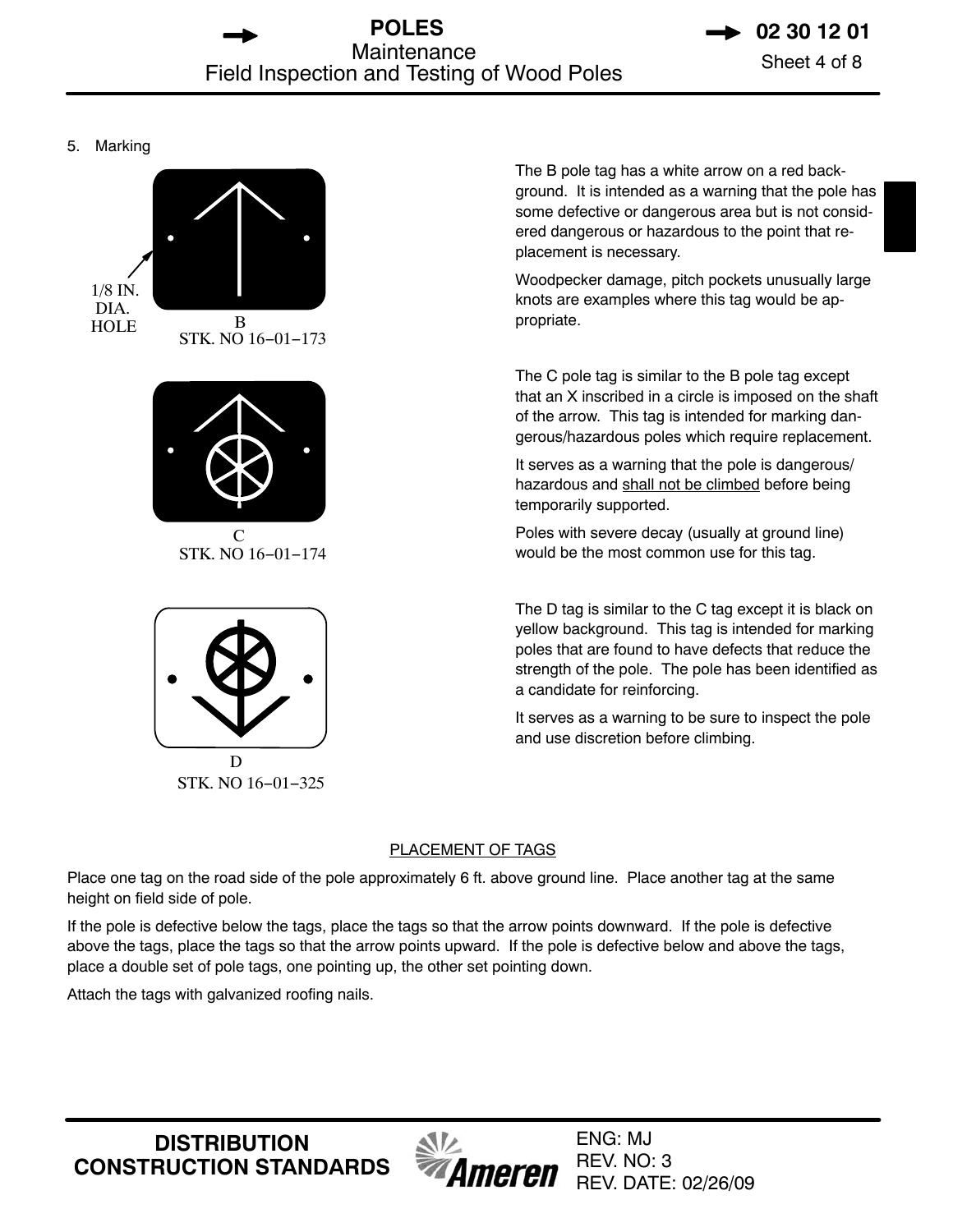**POLES 12 01**<br>Maintenance Sheet 5 of 8 Maintenance<br>
Sheet 5 of 8 Field Inspection and Testing of Wood Poles

APPENDIX I



**DISTRIBUTION CONSTRUCTION STANDARDS**

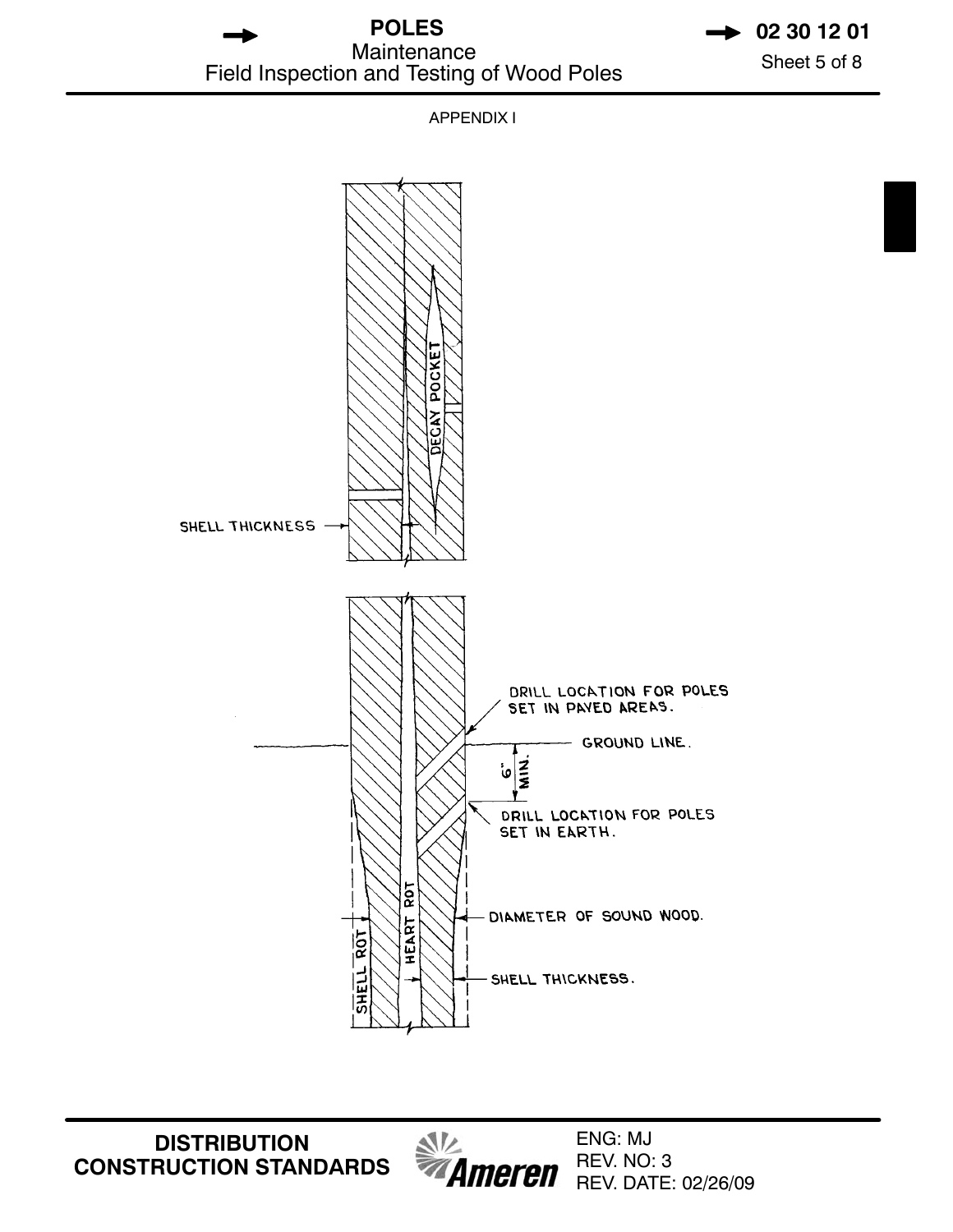# **POLES 12 01**<br>Maintenance Sheet 6 of 8 Maintenance<br>
Sheet 6 of 8 Field Inspection and Testing of Wood Poles

#### APPENDIX II POLE CIRCUMFERENCE DETERMINATION TABLE OF MINIMUM DIMENSIONS OF REMAINING SOUND WOOD

|    | INSTRUCTIONS:                                                                                                         | <b>CIRCUMFERENCE INCHES</b> |                                    |  |  |
|----|-----------------------------------------------------------------------------------------------------------------------|-----------------------------|------------------------------------|--|--|
| 1. | Determine Effective Groundline                                                                                        | Original<br>Circumference*  | Minimum Remaining<br>Circumference |  |  |
|    | Circumference: General External Decay - determine aver-                                                               | $\overline{22}$             | 19.20                              |  |  |
|    | age depth of decay and deduct six times the depth from                                                                | $\overline{23}$             | 20.00                              |  |  |
|    | the original groundline circumference of the pole.                                                                    | $\overline{24}$             | 21.00                              |  |  |
|    |                                                                                                                       | 25                          | 21.90                              |  |  |
|    |                                                                                                                       | $\overline{26}$             | 22.75                              |  |  |
|    | Hollow Heart, Exposed Pockets and Enclosed Pockets.                                                                   | $\overline{27}$             | 23.50                              |  |  |
|    | Use appropriate tables on Appendix III to correct the origi-<br>nal groundline circumference for specific defects.    | $\overline{28}$             | 24.50                              |  |  |
|    |                                                                                                                       | $\overline{29}$             | 25.25                              |  |  |
|    |                                                                                                                       | 30                          | 26.25                              |  |  |
|    |                                                                                                                       | 31                          | 27.25                              |  |  |
|    |                                                                                                                       | $\overline{32}$             | 28.00                              |  |  |
| 2. | Compare the Effective Groundline Circumference with the                                                               | 33                          | 28.75                              |  |  |
|    | "Minimum Remaining Circumference" figure opposite the<br>"Original Circumference" figure in the table of Minimum      | $\overline{34}$             | 29.75                              |  |  |
|    | Dimensions. If the Effective Groundline Circumference of                                                              | 35                          | 30.75                              |  |  |
|    | Remaining Sound Wood exceeds the "Minimum Remain-                                                                     | 36                          | 31.50                              |  |  |
|    | ing Circumference" figure in the table, apply treatment and<br>backfill according to specifications. If the Effective | $\overline{37}$             | 32.25                              |  |  |
|    | Groundline Circumference is less than the "Minimum Re-                                                                | 38                          | 33.25                              |  |  |
|    | maining Circumference" figure in the table, pole is to be                                                             | 39                          | 34.25                              |  |  |
|    | rejected and reported as such.                                                                                        | 40                          | 35.00                              |  |  |
|    |                                                                                                                       | 41                          | 35.75                              |  |  |
|    |                                                                                                                       | 42                          | 36.75                              |  |  |
|    |                                                                                                                       | 43                          | 37.75                              |  |  |
|    |                                                                                                                       | 44                          | 38.50                              |  |  |
|    |                                                                                                                       | 45                          | 39.25                              |  |  |
|    |                                                                                                                       | 46                          | 40.25                              |  |  |
|    |                                                                                                                       | 47                          | 41.25                              |  |  |
|    |                                                                                                                       | 48                          | 42.00                              |  |  |
|    |                                                                                                                       | 49                          | 42.75                              |  |  |
|    |                                                                                                                       | 50                          | 43.75                              |  |  |
|    |                                                                                                                       | 51                          | 44.75                              |  |  |
|    |                                                                                                                       | 52                          | 45.75                              |  |  |
|    |                                                                                                                       | 53                          | 46.25                              |  |  |

\*NOTE: Per ANSI 05.1.

**DISTRIBUTION CONSTRUCTION STANDARDS**



ENG: MJ REV. NO: 3 REV. DATE: 02/26/09

54 47.25 55 48.00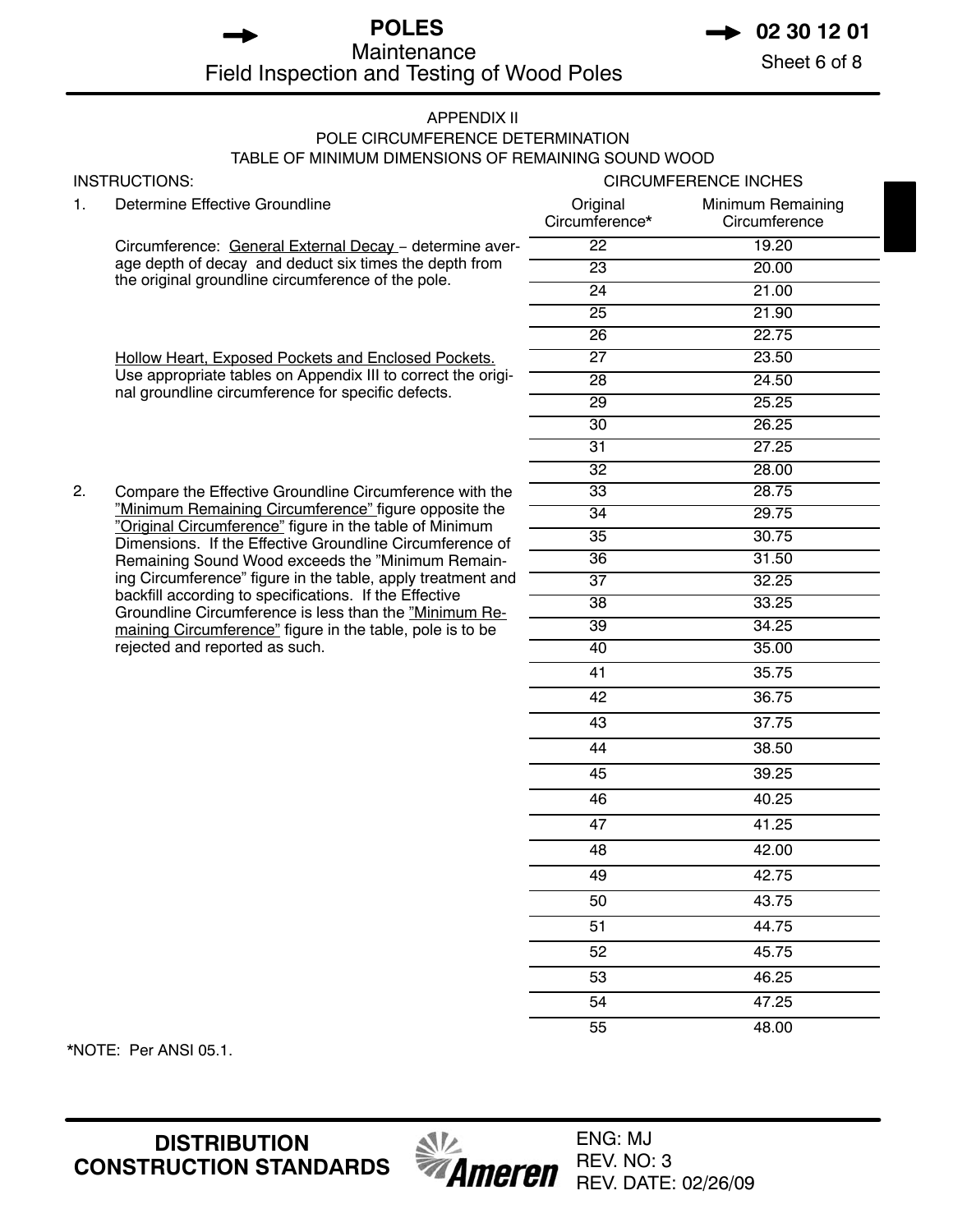# **POLES 12 01**<br>Maintenance Sheet 7 of 8 Maintenance<br>
Sheet 7 of 8 Field Inspection and Testing of Wood Poles

# APPENDIX III

| POLES WITH EXPOSED POCKETS<br>Deductions to be made from measured circumference in<br>inches to obtain circumference of equivalent solid pole. |                           |                |                |     |     |     |                 | POLES WITH ENCLOSED POCKETS<br>Deductions to be made from measured circumfer-<br>ence in inches to obtain circumference of equivalent<br>solid pole. |                                            |                                                    |                |                                      |                |
|------------------------------------------------------------------------------------------------------------------------------------------------|---------------------------|----------------|----------------|-----|-----|-----|-----------------|------------------------------------------------------------------------------------------------------------------------------------------------------|--------------------------------------------|----------------------------------------------------|----------------|--------------------------------------|----------------|
| Depth of<br>Pocket in<br>Inches                                                                                                                | Width Of Pocket In Inches |                |                |     |     |     |                 |                                                                                                                                                      | Measured<br>Circumfer-<br>ence of<br>Sound | Thickness of<br>Shell on<br>Thin Side in<br>Inches |                | Maximum Depth of<br>Pocket In Inches |                |
|                                                                                                                                                | 1.0                       | 2.0            | 3.0            | 4.0 | 5.0 | 6.0 | 7.0             | 8.0                                                                                                                                                  | Wood In<br><b>Inches</b>                   |                                                    | 3.0            | 4.0                                  | 5.0            |
| 1.0                                                                                                                                            |                           |                | $\overline{2}$ | 2   | 3   | 3   | 4               | 5                                                                                                                                                    | $22 - 30$                                  | 1.0                                                | 2              | $\overline{2}$                       | 3              |
| 2.0                                                                                                                                            | 1                         | $\overline{2}$ | 3              | 4   | 5   | 6   | 7               | 8                                                                                                                                                    | $22 - 30$                                  | 2.0                                                |                |                                      |                |
| 3.0                                                                                                                                            |                           | $\overline{2}$ | 4              | 5   | 6   | 8   | 9               | 11                                                                                                                                                   | $22 - 30$                                  | 3.0                                                |                |                                      |                |
| 4.0                                                                                                                                            | $\overline{2}$            | 3              | 4              | 5   | 7   | 9   | 10 <sup>1</sup> | 11                                                                                                                                                   | $31 - 38$                                  | 1.0                                                | $\overline{2}$ | 3                                    | 3              |
| 5.0                                                                                                                                            | $\overline{2}$            | 3              | 4              | 6   | 7   | 9   | 11              |                                                                                                                                                      | $31 - 38$                                  | 2.0                                                | 1              |                                      | $\overline{2}$ |
|                                                                                                                                                |                           |                |                |     |     |     | $31 - 38$       | 3.0                                                                                                                                                  | 1                                          |                                                    |                |                                      |                |
|                                                                                                                                                |                           |                |                |     |     |     | $39 - 55$       | 1.0                                                                                                                                                  | $\overline{2}$                             | 3                                                  | 4              |                                      |                |
|                                                                                                                                                |                           |                |                |     |     |     |                 |                                                                                                                                                      | $39 - 55$                                  | 2.0                                                |                | 2                                    | 2              |



TOTAL FOR EVALUATION

When more than one pocket or defect add; deduct for each defect and use total deduction for evaluation.

If the shell thickness over an enclosed pocket is less than 1/2" consider it an exposed pocket.

If the enclosed pocket extends more than half−around the pole consider it as hollow heart.

**DISTRIBUTION CONSTRUCTION STANDARDS**



ENG: MJ REV. NO: 3 REV. DATE: 02/26/09

39−55 3.0 1 1 1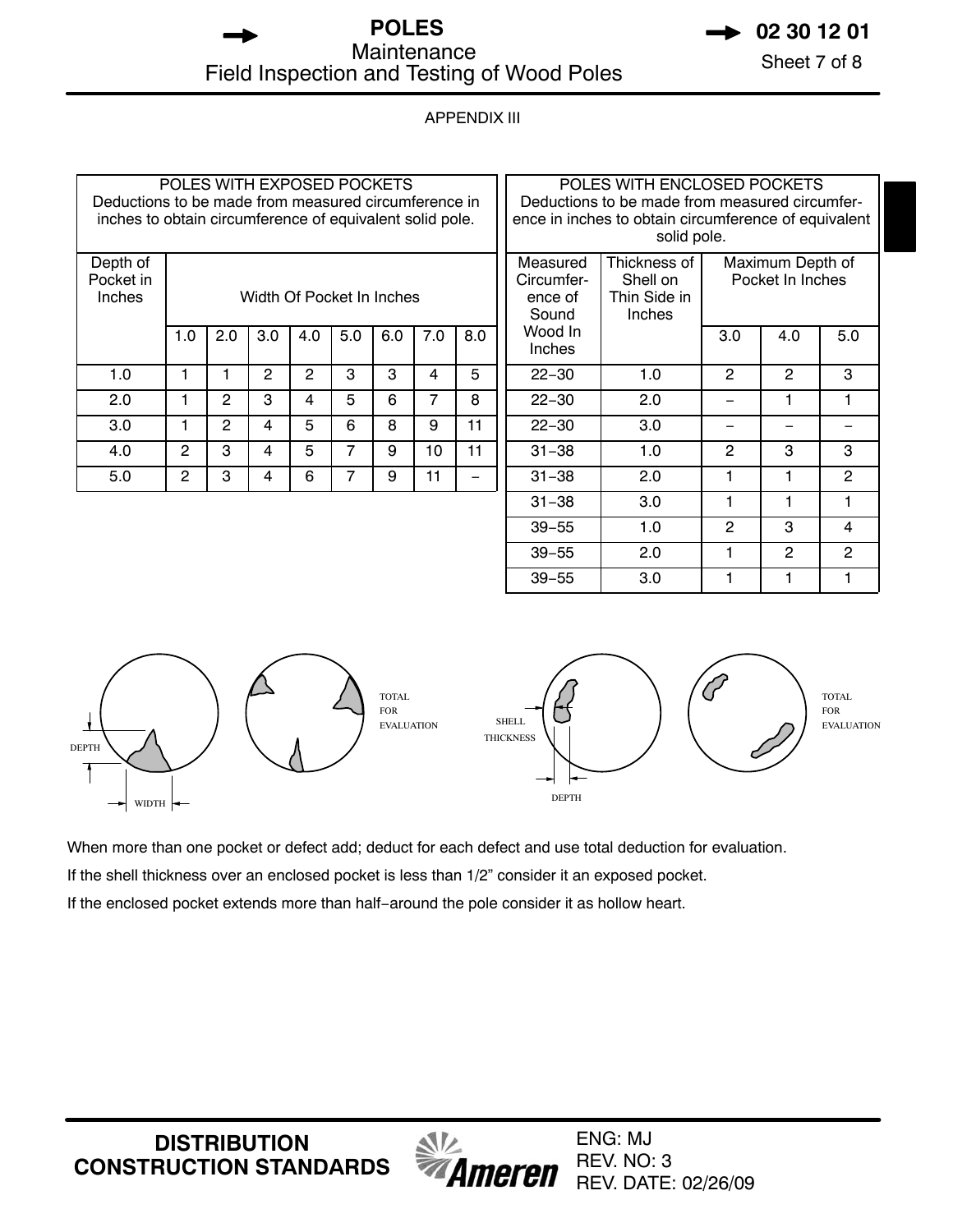**POLES → 02 30 12 01** Maintenance<br>
Sheet 8 of 8<br>
Sheet 8 of 8 Field Inspection and Testing of Wood Poles



#### APPENDIX III

| <b>SHELL</b><br><b>THICKNESS</b> |
|----------------------------------|
|                                  |

 $\mathbf{I}$ 



USE AVERAGE SHELL THICKNESS

| POLES WITH HOLLOW HEARTS<br>Deductions to be made from measured circumference in inches to obtain circumfer-<br>ence of equivalent solid pole. |                |                |                              |                                       |                              |                              |                          |  |
|------------------------------------------------------------------------------------------------------------------------------------------------|----------------|----------------|------------------------------|---------------------------------------|------------------------------|------------------------------|--------------------------|--|
| <b>Measured Circumfer-</b><br>ence Of Sound Wood                                                                                               |                |                |                              | Minimum Thickness Of Shell In Inches* |                              |                              |                          |  |
| Of Hollow Pole In In-<br>ches                                                                                                                  | 2.0            | 2.5            | 3.0                          | 3.5                                   | 4.0                          | 4.5                          | 5.0                      |  |
| $\overline{22}$                                                                                                                                | 1              | 1              | $\blacksquare$               | $\blacksquare$                        | $\overline{\phantom{a}}$     | $\overline{\phantom{0}}$     | $\overline{\phantom{a}}$ |  |
| 23                                                                                                                                             | 1              | 1              | $\overline{\phantom{a}}$     | $\overline{\phantom{a}}$              | $\qquad \qquad \blacksquare$ | $\overline{\phantom{0}}$     | $\overline{\phantom{a}}$ |  |
| $\overline{24}$                                                                                                                                | 1              | 1              | $\overline{\phantom{a}}$     | $\overline{\phantom{a}}$              | $\overline{\phantom{a}}$     | $\overline{\phantom{0}}$     | $\overline{\phantom{a}}$ |  |
| $\overline{25}$                                                                                                                                | 1              | 1              | $\overline{\phantom{a}}$     | $\overline{\phantom{a}}$              | $\overline{\phantom{a}}$     | $\overline{\phantom{0}}$     | $\overline{\phantom{a}}$ |  |
| 26                                                                                                                                             | 1              | 1              | $\qquad \qquad \blacksquare$ | $\overline{\phantom{0}}$              | $\frac{1}{2}$                | $\frac{1}{2}$                | $\overline{\phantom{a}}$ |  |
| 27                                                                                                                                             | 1              | 1              | 1                            | $\overline{\phantom{0}}$              | $\overline{a}$               | $\qquad \qquad \blacksquare$ | $\overline{\phantom{a}}$ |  |
| 28                                                                                                                                             | 1              | 1              | 1                            | $\overline{\phantom{0}}$              | $\frac{1}{2}$                | $\overline{\phantom{0}}$     | $\overline{\phantom{a}}$ |  |
| 29                                                                                                                                             | 1              | 1              | 1                            |                                       |                              |                              |                          |  |
| 30                                                                                                                                             | 2              | 1              | 1                            | $\blacksquare$                        | $\frac{1}{2}$                | $\overline{\phantom{0}}$     | $\overline{\phantom{a}}$ |  |
| 31                                                                                                                                             | $\overline{c}$ | 1              | 1                            | 1                                     | $\frac{1}{2}$                | $\frac{1}{2}$                | $\overline{\phantom{a}}$ |  |
| 32                                                                                                                                             | 2              | 1              | 1                            | 1                                     | $\overline{a}$               | $\overline{\phantom{a}}$     | $\overline{\phantom{a}}$ |  |
| 33                                                                                                                                             | 2              | 1              | 1                            | 1                                     | $\frac{1}{2}$                | ÷,                           | $\overline{\phantom{a}}$ |  |
| 34                                                                                                                                             | 2              | 1              | 1                            | 1                                     |                              |                              |                          |  |
| 35                                                                                                                                             | 3              | 2              | 1                            | 1                                     | 1                            | $\overline{\phantom{0}}$     | $\overline{\phantom{a}}$ |  |
| 36                                                                                                                                             | 3              | $\overline{2}$ | 1                            | 1                                     | 1                            | $\frac{1}{2}$                | $\overline{\phantom{a}}$ |  |
| 37                                                                                                                                             | 3              | 2              | 1                            | 1                                     | 1                            | $\overline{\phantom{a}}$     | $\overline{\phantom{a}}$ |  |
| 38                                                                                                                                             | 3              | $\overline{2}$ | 1                            | 1                                     | 1                            | 1                            | $\overline{\phantom{a}}$ |  |
| 39                                                                                                                                             | 3              | 2              | 1                            | 1                                     | 1                            | 1                            |                          |  |
| 40                                                                                                                                             | 4              | 2              | 2                            | 1                                     | 1                            | 1                            | $\overline{\phantom{a}}$ |  |
| 41                                                                                                                                             | 4              | 3              | $\overline{c}$               | 1                                     | 1                            | 1                            | $\overline{\phantom{a}}$ |  |
| 42                                                                                                                                             | 4              | 3              | $\overline{c}$               | 1                                     | 1                            | 1                            | 1                        |  |
| 43                                                                                                                                             | 4              | 3              | 2                            | 1                                     | 1                            | 1                            | 1                        |  |
| 44                                                                                                                                             | 5              | 3              | 2                            | 1                                     | 1                            | 1                            | 1                        |  |
| 45                                                                                                                                             | 5              | 3              | 2                            | 2                                     | 1                            | 1                            | 1                        |  |
| 46                                                                                                                                             | 5              | 4              | $\overline{c}$               | $\overline{c}$                        | 1                            | 1                            | 1                        |  |
| 47                                                                                                                                             | 6              | 4              | 3                            | 2                                     | 1                            | 1                            | 1                        |  |
| 48                                                                                                                                             | 6              | 4              | 3                            | $\overline{c}$                        | 1                            | 1                            | 1                        |  |
| 49                                                                                                                                             | 6              | 4              | 3                            | 2                                     | 1                            | 1                            | 1                        |  |
| 50                                                                                                                                             | 6              | 4              | 3                            | 2                                     | 2                            | 1                            | 1                        |  |
| 51                                                                                                                                             | $\overline{7}$ | 5              | 3                            | $\overline{2}$                        | $\overline{2}$               | $\blacksquare$               | 1                        |  |
| 52                                                                                                                                             | $\overline{7}$ | 5              | 4                            | $\overline{c}$                        | $\overline{c}$               | 1                            | 1                        |  |
| 53                                                                                                                                             | $\overline{7}$ | 5              | 4                            | 3                                     | 2                            | 1                            | 1                        |  |
| 54                                                                                                                                             | 8              | 6              | 4                            | 3                                     | $\overline{c}$               | 1                            | 1                        |  |
| 55                                                                                                                                             | 8              | 6              | 4                            | 3                                     | 2                            | 2                            | 1                        |  |
| *Poles with hollow heart which have a minimum shell thickness of less than two (2)<br>inches should be replaced.                               |                |                |                              |                                       |                              |                              |                          |  |

**DISTRIBUTION CONSTRUCTION STANDARDS**

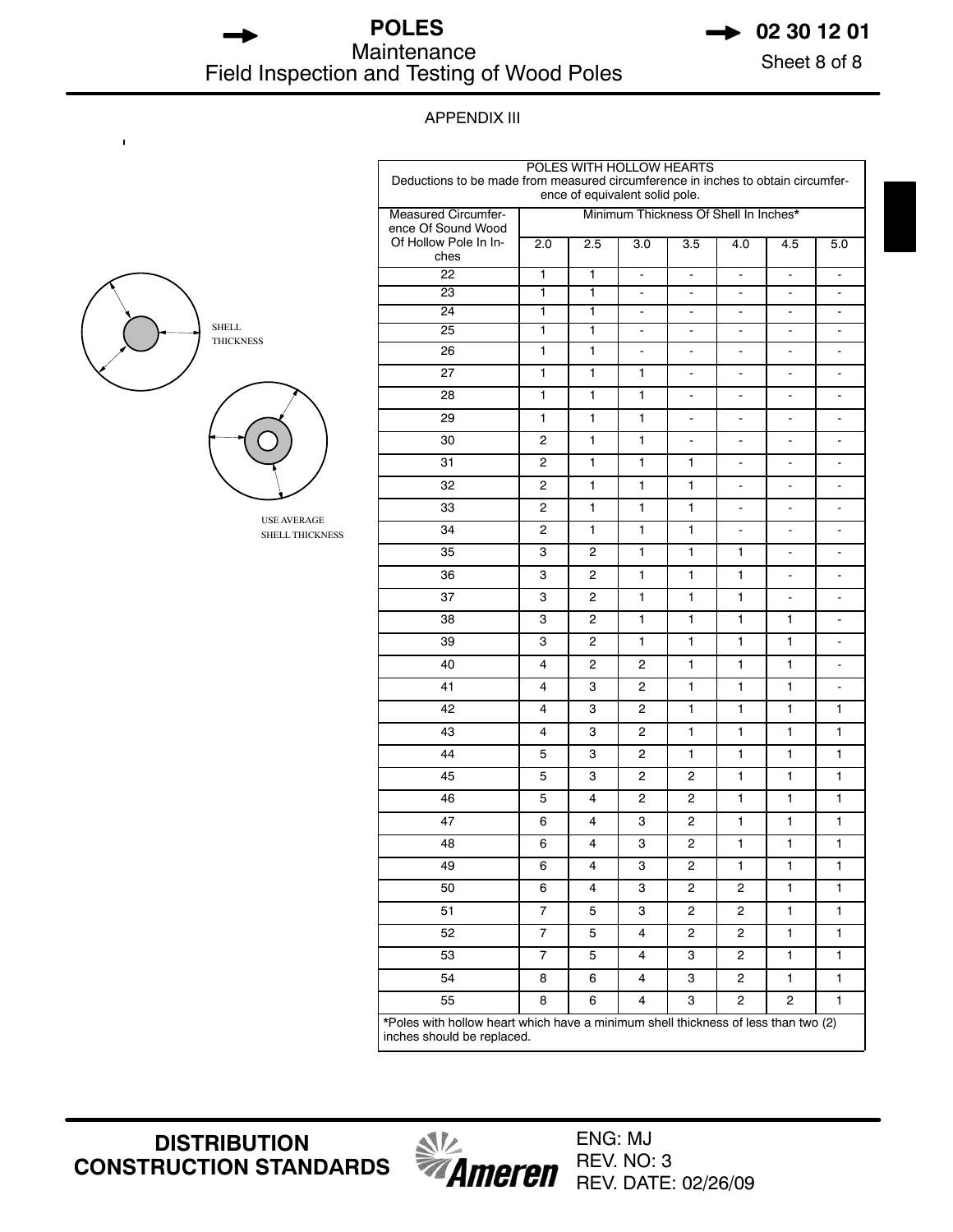



## **Stnd. / Stk. No. Description 02 30 44 \*\* 01 02 03 04 2 Band 4 Band** \*A 23 67 007 Band, Pole Reinf., 2-1/2" x 96" 4 | 8 \*B | 23 67 006 | Band, Pole Reinf. 2–1/2" x 72" | | 4 | | | 8 C 23 67 164 Pipe, Reinf.,  $2^{n} \times 6^{n}$  4 4 8 8 D | 23 52 068 | Bolt, Mach., 5/8" x 16" | 2 | 2 | 2 | 4 | 4 E | 23 60 007 | Screw, Lag,  $1/2$ " x 4" | 4 | 4 | 8 | 8 F 903 Stub Pole 1 1 1 1 1 1

\*Estimator shall determine in field the proper length of reinforcing band required.

|               | <b>LINE POLE</b>   | <b>STUB POLE</b> |                    |                        |  |  |  |
|---------------|--------------------|------------------|--------------------|------------------------|--|--|--|
| LENGTH (FEET) | <b>CLASS</b>       | LENGTH (FEET)    | MIN. DIA. (INCHES) | <b>BANDS NO. REQ'D</b> |  |  |  |
| 35            |                    | 12               |                    |                        |  |  |  |
| 35            | and 3              | 12               | 13                 |                        |  |  |  |
| 40            | 4                  | 13               | 11                 |                        |  |  |  |
| 40            | 1, 2, and 3        | 13               | $13 - 1/2$         | 8                      |  |  |  |
| 45            | $1, 2, 3,$ and $4$ | 13               | 14                 | 8                      |  |  |  |
| 50            | 1, 2, and 3        | 15               | 15                 | 8                      |  |  |  |

**DISTRIBUTION CONSTRUCTION STANDARDS**



ENG: MJ REV. NO: NEW REV. DATE: 10/19/11

# NOTES:

- 1. The stub pole shall be set at the depth shown in DCS 02 for the class and height of the line pole being stubbed.
- 2. Stubbing of poles shall be confined to tangent lines.
- 3. The pole stub shall be set to assume the transverse loading on the pole.
- 4. The pole classes and number of bands shown will develop the full strength of the line pole. Pole classes greater than shown if fully loaded would exceed the strength of the bands.
- 5. Pole stubbing is a temporary repair. Steel c− truss reinforcement or pole replacement are considered permanent repairs.
- 6. Saddle spacer is included with items A and B.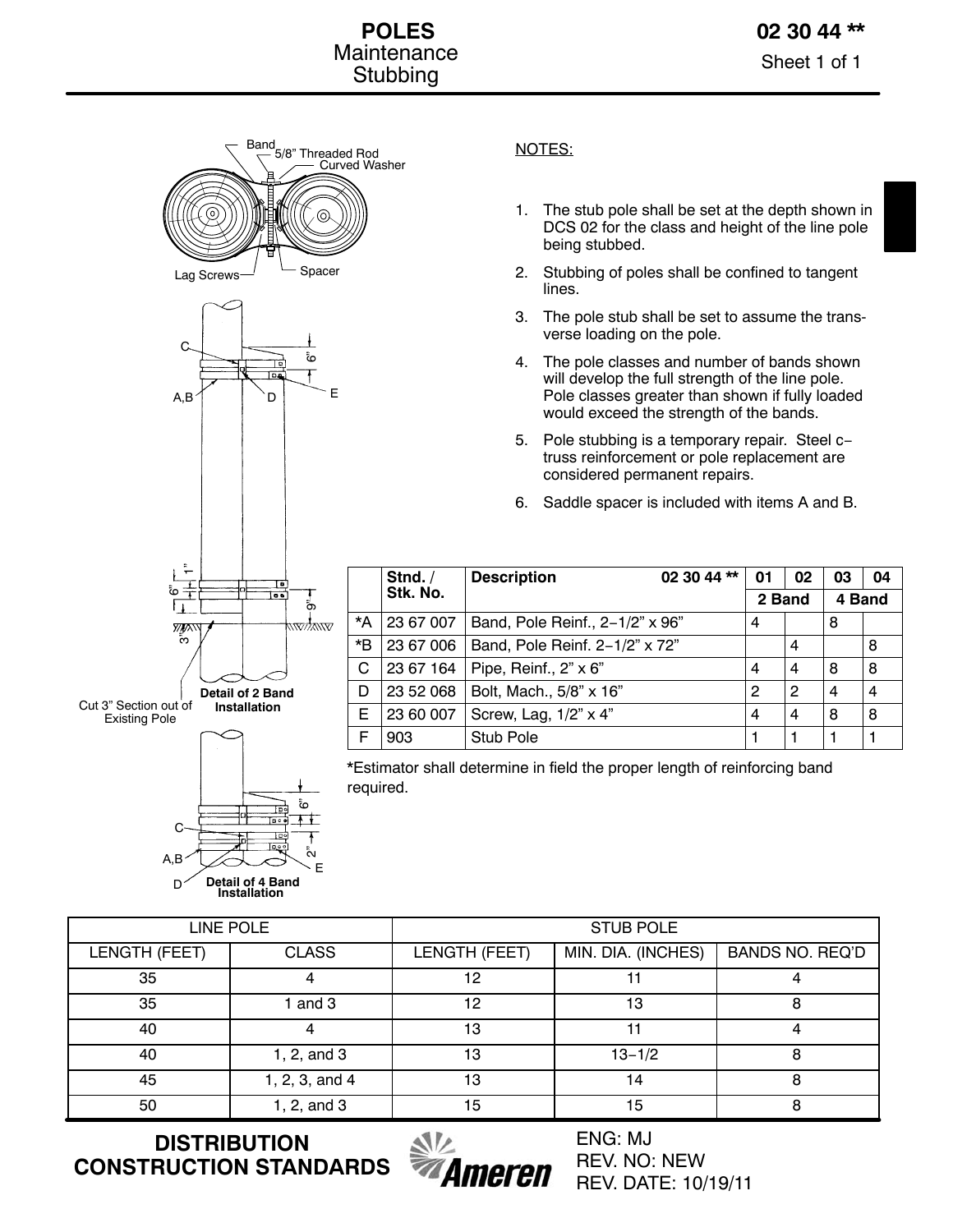Sheet 1 of 2

# For Street Light  $D = 5$  ft. minimum For Fire Plug  $D = 3$  ft. minimum, 4 ft. preferred

## ON PRIVATE PROPERTY

The following stakes are available:

| Size Stake                      | Stock No.       |
|---------------------------------|-----------------|
| $1 - 1/4$ " x $1 - 1/8$ " x 22" | 41-56-052       |
| $1 - 1/4$ " x $1 - 1/8$ " x 12" | $41 - 56 - 051$ |

CAUTION: Where there is danger of pedestrians tripping stakes must be driven flush with ground.



The symbol shown to the left shall be marked on the curb with blue chalk. Pole shall be set so that face of pole is 12 in. from street face of curb.

PAVED ROAD



Stake is normally set 5 ft. from property line but this dimension varies considerably depending on circumstances so each case should be determined in field. Set stake on center of pole location.



Set stake in center of pole location 12 in. from both property lines.

**ON PRIVATE PROPERTY**

**DISTRIBUTION CONSTRUCTION STANDARDS**



ENG: MJ REV. NO: NEW REV. DATE: 10/19/11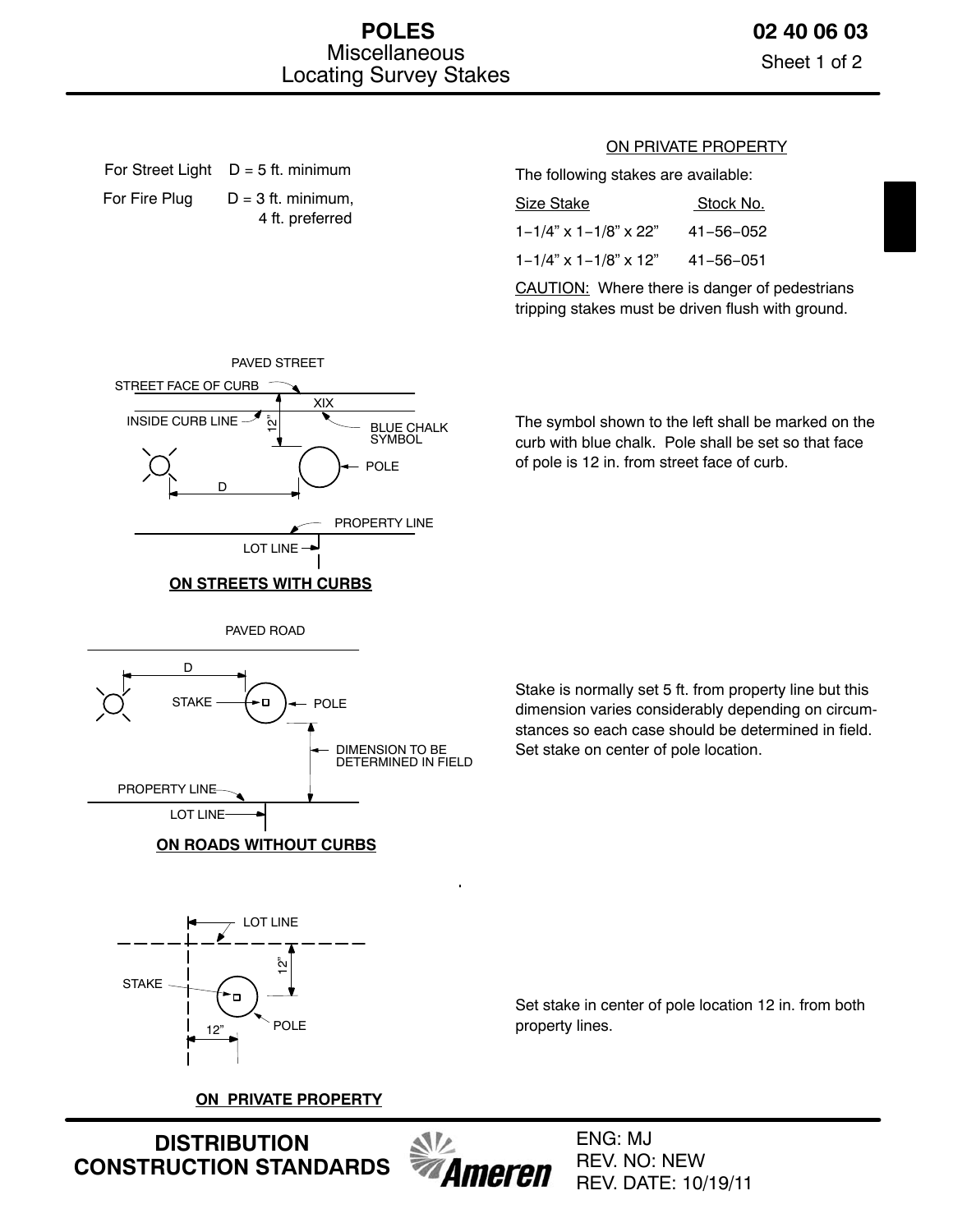

In paved alleys where stakes cannot be driven the symbol shown to the left shall be marked on the pavement with blue chalk. Pole shall be set so that face of pole is 3 in. from property line.

Set stake so that the side against pole will be 3 in. from property line. Mark stake with yellow chalk on side facing pole.

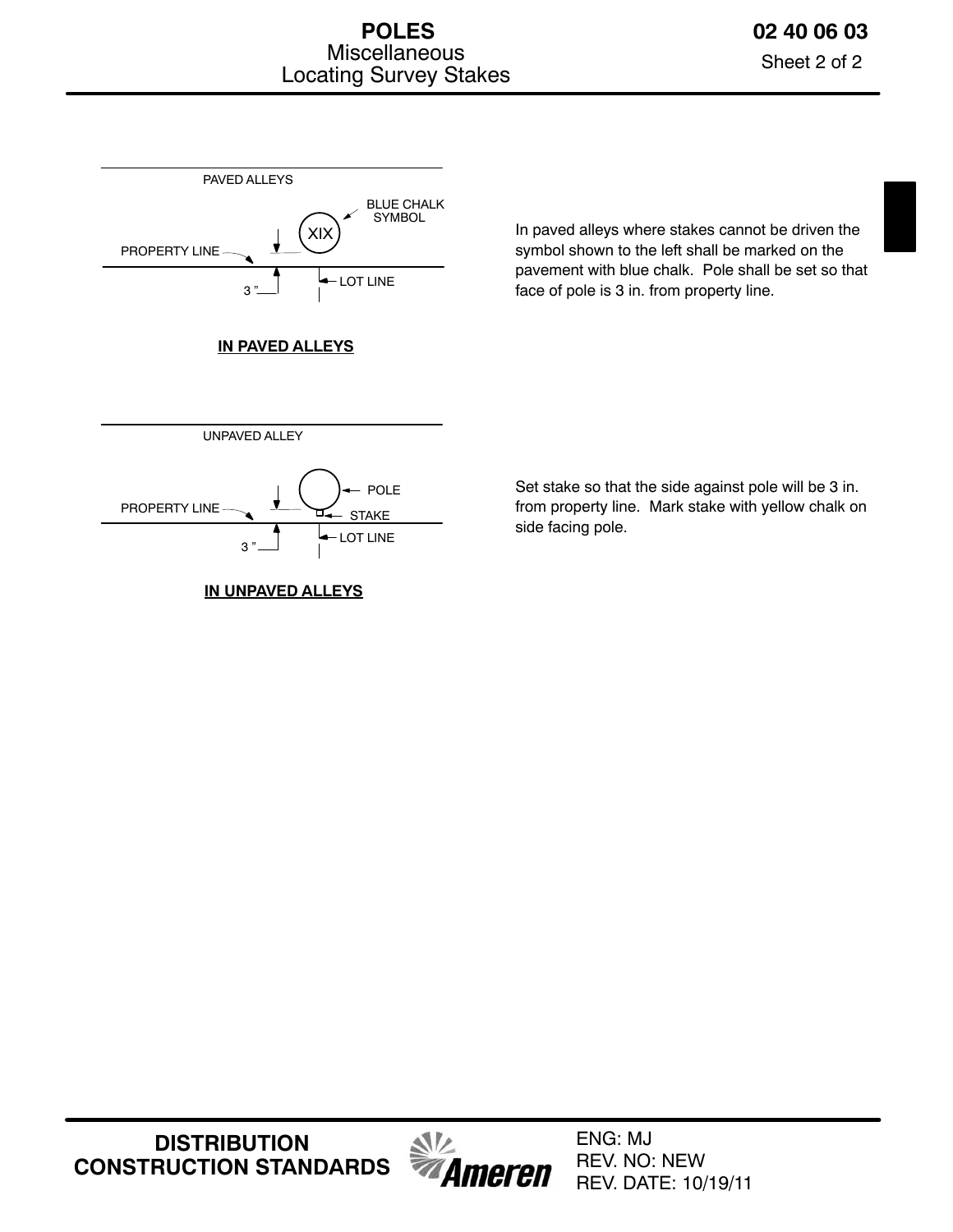



Sheet 1 of 2



## NOTES:

- 1. Mounting holes are predrilled for these configurations. Other configurations must be field drilled.
- 2. Extension base adjusts to fit 6" to 12" pole diameters.

**DISTRIBUTION CONSTRUCTION STANDARDS**  $\mathcal{N}$ Ameren ENG: MJ REV. NO: NEW REV. DATE: 10/19/11